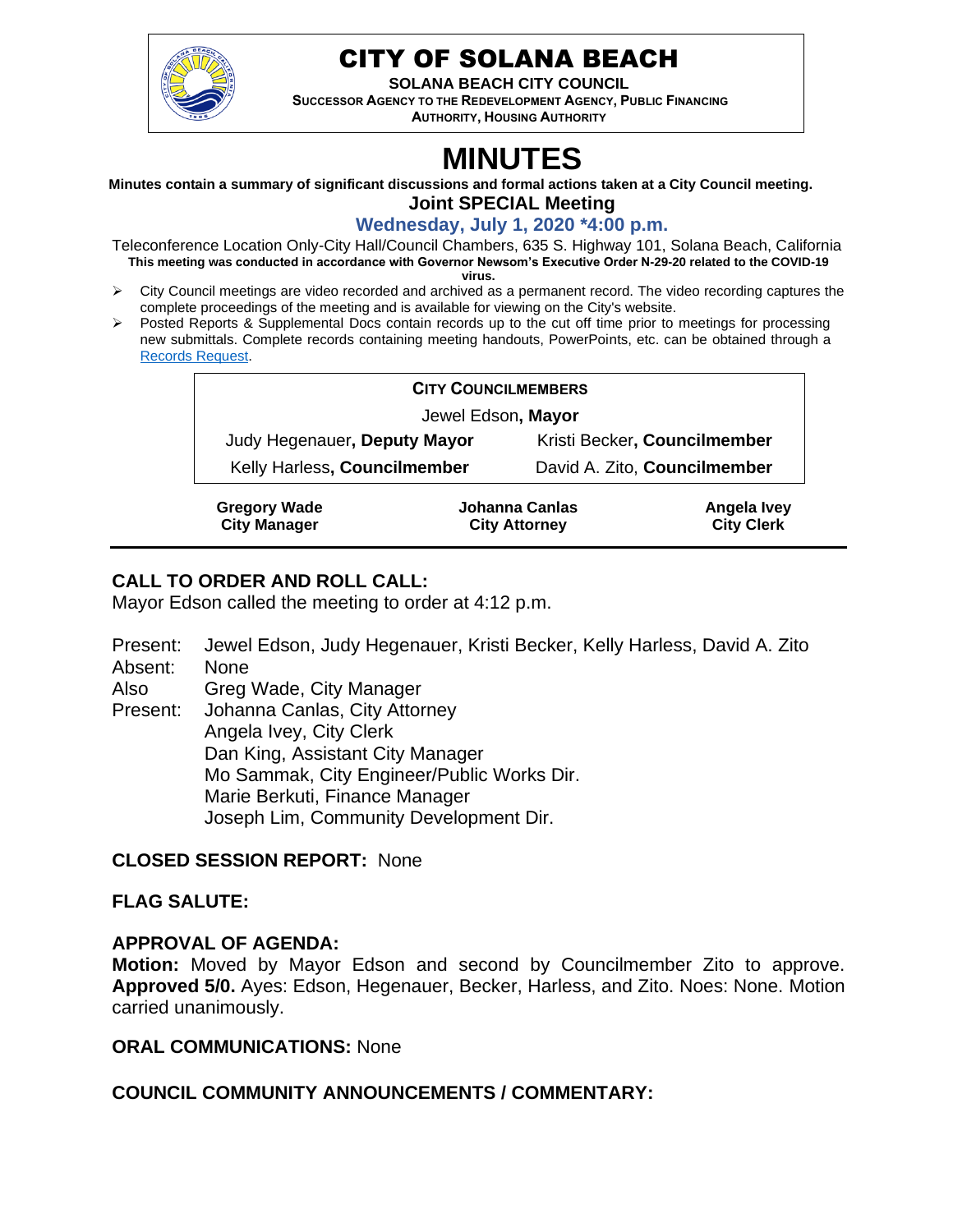Mayor Edson reported community announcements, events and commentary.

## **C. STAFF REPORTS: (C.1. – C.2.)**

### **C.1. Community Grant Program Requests FY 2020/21.** (File 0330-25)

The Staff recommends that the City Council

1. Receive the Staff Report, Community Grant applications and consider the presentations from the grant applicants. This item will come back to the City Council at the July 8, 2020 City Council Meeting for Council's grant allocations.

[Item C.1. Report \(click here\)](https://solanabeach.govoffice3.com/vertical/Sites/%7B840804C2-F869-4904-9AE3-720581350CE7%7D/uploads/Item_C.1._Report_(click_here)_07-01-20_-_O.pdf) [Item C.1. Attachment 2](https://www.dropbox.com/sh/ovo5k583g97st53/AAAqdBNZD3x12YugfGmIi_IYa?dl=0)

Greg Wade, City Manager, introduced the item.

Dan King, Assistant City Manager, presented a PowerPoint (on file) of collective materials from presenters. The following presentations were made:

Presentations:

|           | Assistance League of Rancho San Dieguito      | Kathy O'Leary        |
|-----------|-----------------------------------------------|----------------------|
|           | <b>Bike Walk Solana</b>                       | Douglas Alden        |
|           | Boys and Girls Clubs of San Dieguito          | Lenise Andrade       |
|           | Casa de Amistad                               | Nicole Mione-Green   |
|           | <b>Community Resource Center</b>              | John Van Cleef       |
|           | <b>Disconnect Collective</b>                  | n/a                  |
| $\bullet$ | Jaliscience Fokloric Academy                  | Elba Montes          |
|           | La Colonia Community Foundation               | Lisa Montes          |
|           | Lux Art                                       | Lexi Meyers          |
|           | <b>Nature Collective</b>                      | Sage Dunn            |
| $\bullet$ | North Coast Repertory Theatre                 | Ben Cole             |
|           | North County Immigration & Citizenship Center | Sonya Williams       |
|           | San Diego Botanic Garden                      | <b>Ashley Grable</b> |
|           | St. James & St. Leo Medical Program           | n/a                  |
|           |                                               |                      |

#### **C.2. Small Business Grant Program Guidelines.** (File 0300-00)

The Staff recommends that the City Council

1. Provide direction to Staff on Small Business Financial Assistance Grant Program guidelines and selection criteria.

## [Item C.2. Report](https://solanabeach.govoffice3.com/vertical/Sites/%7B840804C2-F869-4904-9AE3-720581350CE7%7D/uploads/Item_C.2._Report_(click_here)_07-01-20.pdf)

Greg Wade, City Manager, introduced the item.

Rimga Viskanta, Sr. Management Analyst, presented a PowerPoint (on file).

Council and Staff discussed the subcommittee, application, guidelines, grant amounts, eligibility parameters, criteria, tiers, ranking, selection process and timeline.

**Motion:** Moved by Councilmember Zito and second by Mayor Edson to provide the following direction to Staff for the Small Business Grant Program:

• Ensure restaurants are eligible within criteria